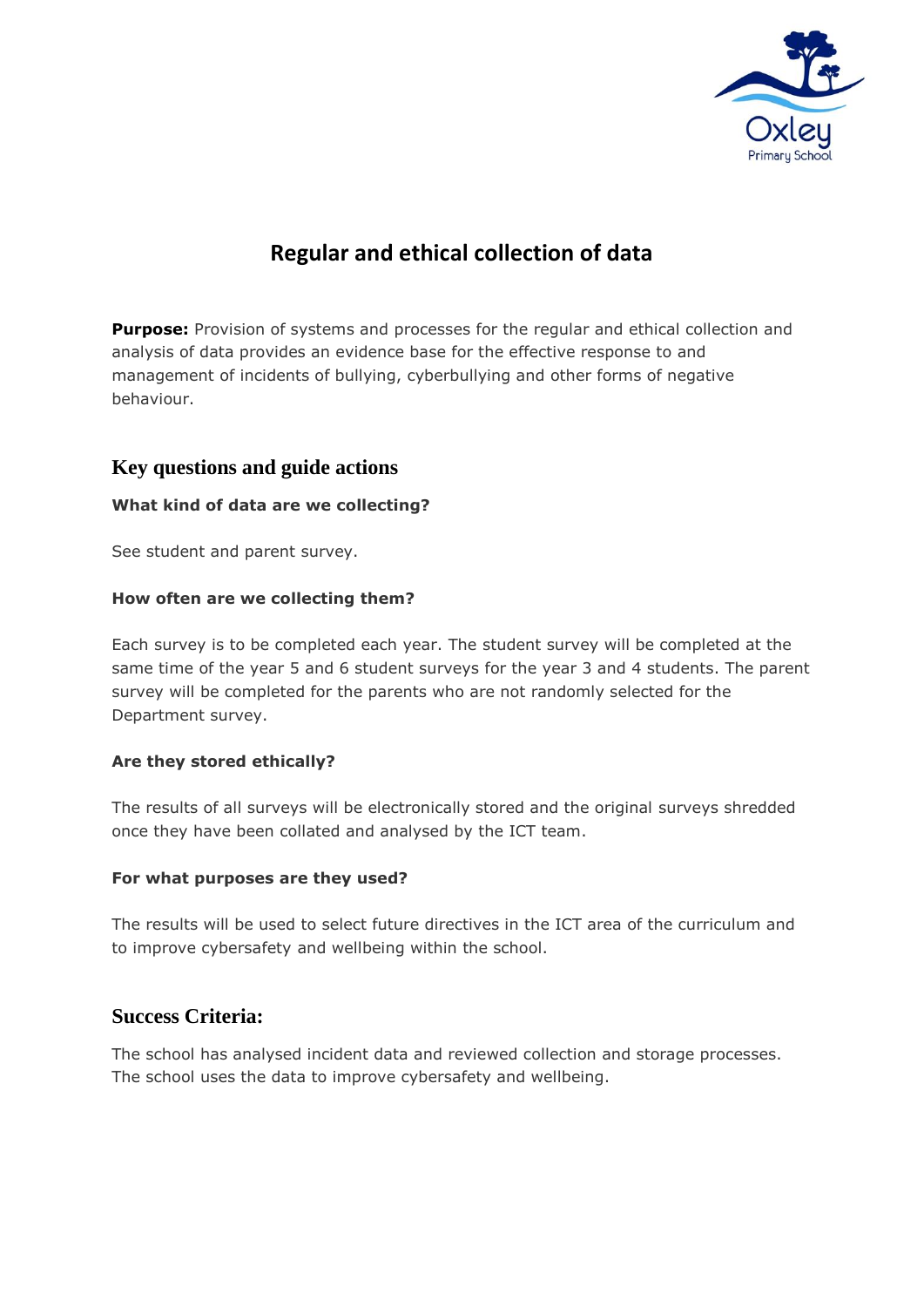

As part of our Student Engagement and Wellbeing Program we have decided to send out our own survey to dig a little deeper into particular areas. Overall the data on our Annual Report demonstrates that the parent satisfaction with the school is extremely high, (we are the blue dot below).

Three areas that we are focussing on this year are student safety, classroom behaviour and connectedness to peers. Please fill out the attached survey and return it to school by the  $27<sup>th</sup>$ March. We are hoping for 100% return rate.



# **STUDENT SAFETY**

Please use the below definition to help you with the following survey questions in the student safety section.

## **Bullying**

Bullying is repeated verbal, physical, social or psychological aggressive behaviour by a person or group directed towards a less powerful person or group that is intended to cause harm, distress or fear.

### **What is not bullying?**

There are also some behaviours, which, although they might be unpleasant or distressing, are not bullying:

- **mutual conflict** which involves a disagreement, but not an imbalance of power. Unresolved mutual conflict can develop into bullying if one of the parties targets the other repeatedly in retaliation.
- **single-episode acts** of nastiness or physical aggression, or aggression directed towards many different people, is not bullying
- **social rejection or dislike** is not bullying unless it involves deliberate and repeated attempts to cause distress, exclude or create dislike by others.

The results from this survey will be kept confidential and therefore there are no names on these forms.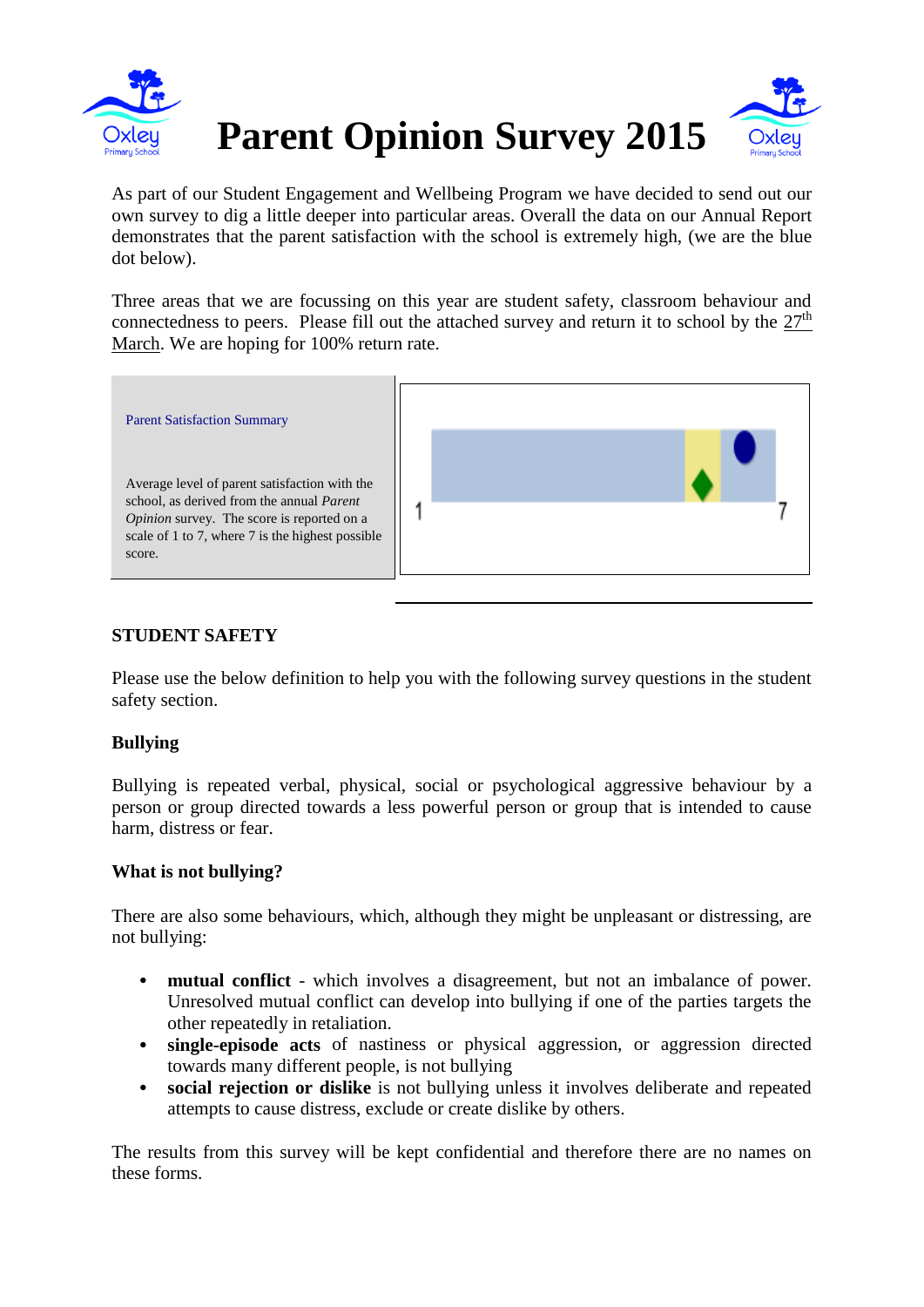# **Parent Opinion Survey 2015**

| <b>Student Safety</b>                                                                                                                                      | <b>Disagree</b> | <b>Neutral</b> | Agree |
|------------------------------------------------------------------------------------------------------------------------------------------------------------|-----------------|----------------|-------|
| My child has had mutual conflict at school.                                                                                                                |                 |                |       |
| I feel that my child is learning a number of life skills<br>to deal when being faced with conflict.                                                        |                 |                |       |
| When my child is faced with conflict at school, I feel<br>confident that the staff at Oxley Primary have the<br>necessary skills to deal with the problem. |                 |                |       |
| When my child is faced with conflict at school, I feel<br>confident that I have the necessary skills to deal with<br>the problem at home.                  |                 |                |       |
| My child has been bullied recently through modern<br>technology, eg. Email, web based programs, via<br>mobile devices.                                     |                 |                |       |
| My child has been bullied at school.                                                                                                                       |                 |                |       |
| I feel that my child's school responds quickly and<br>effectively to any bullying cases.                                                                   |                 |                |       |
| When my child is faced with bullying at school, I feel<br>confident that I have the necessary skills to deal with<br>the problem at home.                  |                 |                |       |

| <b>Classroom Behaviour</b>                                                                  | <b>Disagree</b> | <b>Neutral</b> | Agree |
|---------------------------------------------------------------------------------------------|-----------------|----------------|-------|
| My child's classroom has an effective tone and is<br>encouraged to be an effective learner. |                 |                |       |
| My child has developed a love of learning.                                                  |                 |                |       |
| The behaviour of the students in my child's class is<br>excellent.                          |                 |                |       |

| <b>Connectedness to peers</b>                                    | <b>Disagree</b> | <b>Neutral</b> | Agree |
|------------------------------------------------------------------|-----------------|----------------|-------|
| My child gets along well with her peers at school.               |                 |                |       |
| My child feels accepted by other students at the<br>school.      |                 |                |       |
| My child enjoys catching up with his/her peers at<br>school.     |                 |                |       |
| My child enjoys catching up with his/her peers out of<br>school. |                 |                |       |